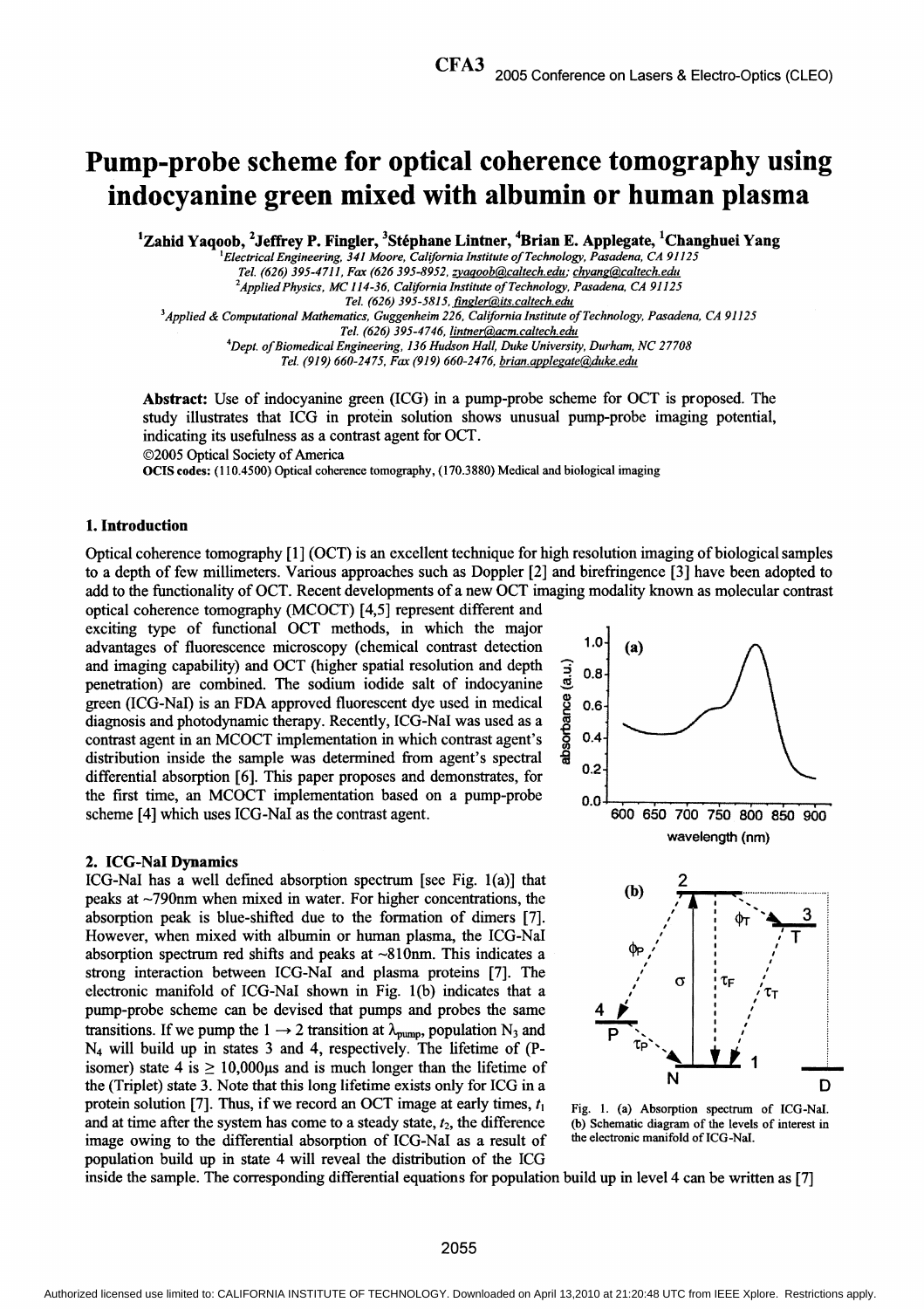$$
\frac{\partial N_4}{\partial t'} = \frac{I_L}{I_{\text{sat,P}} \tau_{\text{P}}} \left( N_0 - N_3 - N_6 \right) - \frac{N_4}{\tau_{\text{P}}} \left( 1 + \frac{I_L}{I_{\text{sat,P}}} \right); \qquad I_{\text{sat,P}} = \frac{h v_L}{\sigma \phi_{\text{P}} \tau_{\text{P}}} \,, \tag{1}
$$

where  $I_L$  and  $v_L$  represent the intensity and frequency, respectively, of the pump laser,  $\tau_P$  is the lifetime corresponding to state 4,  $\phi_P$  is the fractional population transferred from state 2 to 4, and  $I_{\text{sat,P}}$  is the saturation intensity. A pump-probe setup was realized to study the dynamics of ICG-NaI. Light from <sup>a</sup> Ti:sapphire laser is split into pump and probe beams using and 90/10 beam splitter. An acousto-optic modulator (AOM) placed in the path of pump beam is used as a beam chopper. The +1 order diffracted beam is deflected by a 50/50 splitter and focused on a 500 microns path length flow cuvette, containing 200 µM ICG-NaI solution in 1% albumin, via 11mm focal length  $(FL)$  lens  $L_1$ . The probe beam passes through a filter wheel and is focused at the same position inside the cuvette via another 11mm FL lens  $L_2$ . The 140MHz RF drive signal fed into the AOM is amplitude modulated by a square wave signal of variable duty cycle. When the AOM is OFF (no pump beam), the probe beam (being very weak) is mostly absorbed by the ICG-NaI solution. However, as the AOM is turned ON via the electronic control of the RF drive signal, the population  $N_4$  in state 4 starts building up, thus bleaching the ICG-NaI solution. As the dye bleaches, the amount of probe light passing through the ICG-NaI and reaching a high-speed detector via the 50/50 splitter starts increasing. As the population N<sub>3</sub> and N<sub>6</sub> are very small compared to N<sub>0</sub>, one can safely assume N<sub>6</sub> = N<sub>3</sub>  $\cong$  0, to determine the relative population  $N_4/N_0$  under steady-state condition as:

$$
\frac{N_4}{N_0} = \frac{I_L}{I_{\text{sat},P}} \left( 1 + \frac{I_L}{I_{\text{sat},P}} \right)^{-1} .
$$
 (2)

Using  $I_{\text{sat,P}} = 3 \times 10^3$  W/cm<sup>2</sup> and pump beam power of 5 mW, steady-state value for relative population N<sub>4</sub>/N<sub>0</sub> can be estimated as 74.5%. The temporal build up of relative population  $N_4/N_0$  can be determined from the photo-detector voltage signal as:

$$
\frac{N_4(t)}{N_0} = \frac{1}{\sigma N_0 L} \ln \left[ \frac{V(t)}{V(0)} \right],
$$
\n(3)

where  $\sigma$  is ground state absorption cross section of the ICG and L is the path length of the cuvette. Figure 2 shows the photo-detector voltage signal versus time as the AOM is turned ON and OFF at the set duty cycle. Using  $\sigma = 8.2 \times 10^{-16}$  cm<sup>2</sup>, the relative

 $8.2 \times 10^{-16}$  cm<sup>2</sup>, the relative pump beam ON duration is  $\sum_{s=1}^{\infty}$ <br>estimated by Eq. (3) as 9.5%. The  $\sum_{s=1}^{\infty}$ discrepancy may be attributed to cuvette. This is also supported by  $\frac{8}{2}$  (x) the fact that both bleaching as



more than one exponentials. Fig. 2. Photo-detector voltage signals versus time corresponding to (a) bleaching and (b) debleaching of the ICG-NaI solution in 1% albumin.

### 3. Molecular Contrast Optical Coherence Tomography Setup

The spectral domain fiber-optic MCOCT setup, shown Fig. 3(a), uses two  $2\times 2$  fiber couplers. Light from a modelocked Ti:sapphire (12 nm FWHM) is coupled into a standard  $5/125$  µm single mode fiber (SMF) for spectrum broadening. The broadband probe light (~45 nm FWHM centered at 780 nm) from the SMF fiber is coupled into the first coupler via a fiber-optic attenuator (FOA) to control the amount of light reaching the sample. One of the output ports of the first fiber coupler is connected to an optical spectrum analyzer to monitor the spectrum of the source whereas the other is connected to the second fiber coupler. The other input port of the second coupler is connected to a fiber-coupled pump laser operating at 806.25 nm. The output arms of the second coupler make the reference and sample arms. A 1mm path length cuvette filled with 200  $\mu$ M ICG-NaI solution in 1% albumin is used as the sample. The polarization controller (PC) in the sample arm corrects for the birefringence artifacts in the sample and/or reference arms. Light from the reference and sample is collected back via the same optics and detected by Ocean Optics, Inc. fiber-coupled spectrometer (HR4000) connected to the input port of the first fiber-coupler. A personal computer (PC) is used to both control the pump laser as well as acquire data from the spectrometer.